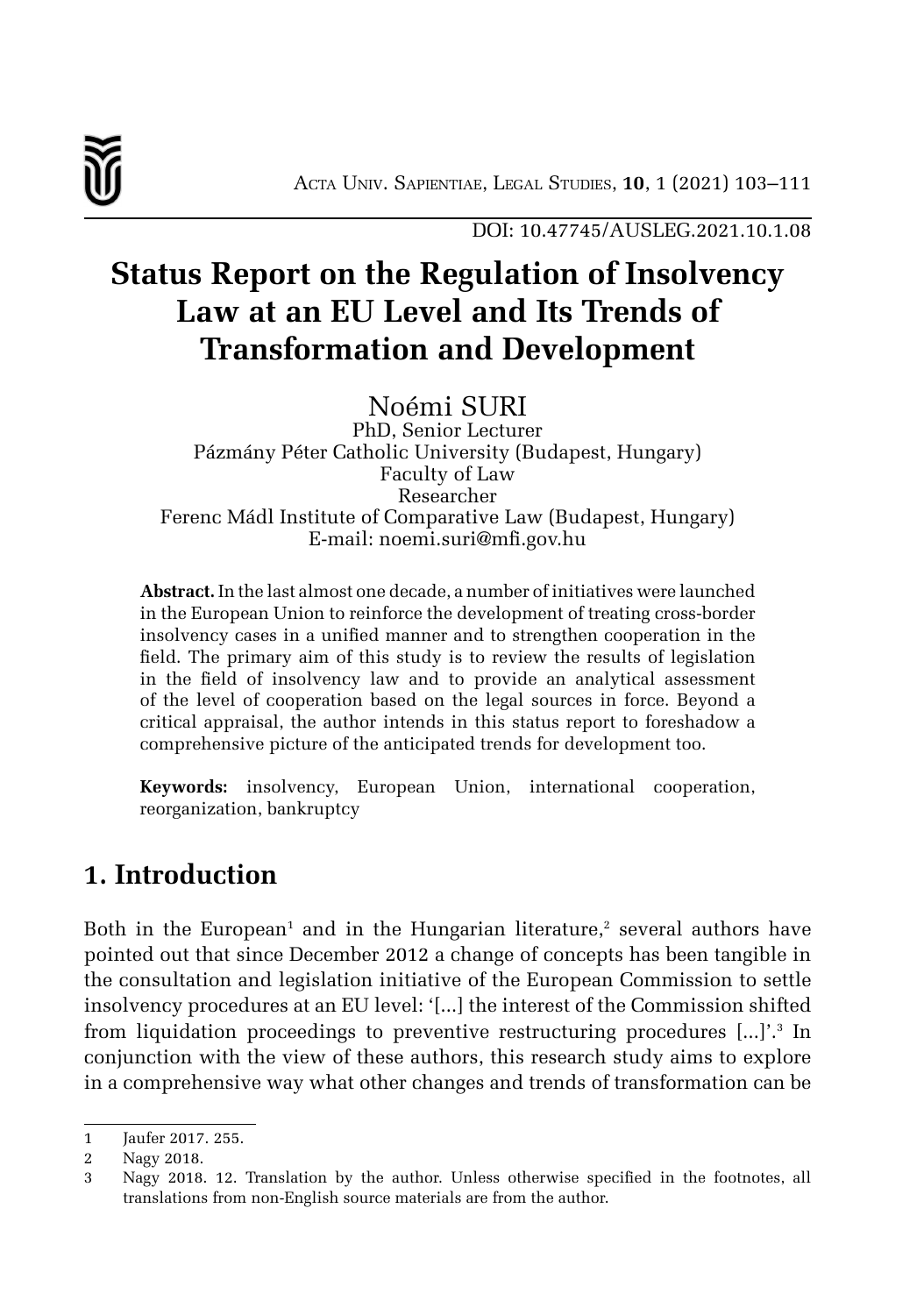traced as a result and beyond the preventive restructuring procedures gaining the foreground and what consequences the current level of cooperation bears on the regulation of Hungarian substantive and procedural law.

#### **2. Levels of Cooperation**

The need for a unified regulation of insolvency law in the European Community first arose in the 1990s, as a result of which Member States signed the Convention on Insolvency Proceedings in 1995. Although this convention did not take effect owing to the United Kingdom,<sup>4</sup> it meant the reinforcement of integration and the initial milestone for creating Council Regulation (EC) No 1346/2000 on insolvency proceedings. 5 During the compilation of the first insolvency regulation, it became clear that the material law regulations of certain Member States are so different that they do not enable the unification of insolvency proceedings,<sup>6</sup> and, secondly, the cooperation mechanism cannot lead to civil material law unification. Between 2002 and 2017, the coordination of Member State insolvency proceedings was implemented in the field of insolvency law that was rooted in the definition of the applicable law and the acknowledgment of the common principles of insolvency proceedings in the Member States. Pursuant to Article 46 of Council Regulation (EC) No 1346/2000, the Commission is obliged to review the practical application of the insolvency regulation until 1 June 2012 and thereafter every five years and submit the results of the review and its proposals to amend the regulation to the European Parliament, the Council and the Economic and Social Committee. Based on the authorization granted by this article, a consultation mechanism was initiated on 30 March 2012 to execute the necessary amendments of insolvency rules. 7 Taking into consideration the results of the consultation mechanism, the Commission submitted its report<sup>8</sup> and its proposals on the amendment of the European insolvency regulation. 9 The report found that the regulation fulfils its purpose in terms of ensuring creditor demands appearing in cross-border insolvency proceedings and the measures related to the assets of insolvent debtors. Nevertheless, increasing the efficiency of insolvency proceedings raised the necessity for a reformulated regulation.

<sup>4</sup> Kengyel 2009. 193.

<sup>5</sup> Council Regulation (EC) No 1346/2000 of 29 May 2000 on insolvency proceedings. Official Journal of the European Communities L 160/1. 30.06.2000.

<sup>6</sup> Kengyel 2009. 193.

<sup>7</sup> Hess–Oberhammer–Pfeiffer 2014.

<sup>8</sup> Report from the Commission to the European Parliament, the Council and the European Economic and Social Committee COM(2012) 743 final 12.12.2012.

<sup>9</sup> Proposal for a Regulation of the European Parliament and of the Council Amending Council Regulation (EC) No 1346/2000 on Insolvency Proceedings /COM/2012/0744 final – 2012/0360 (COD) / 12.12.2012.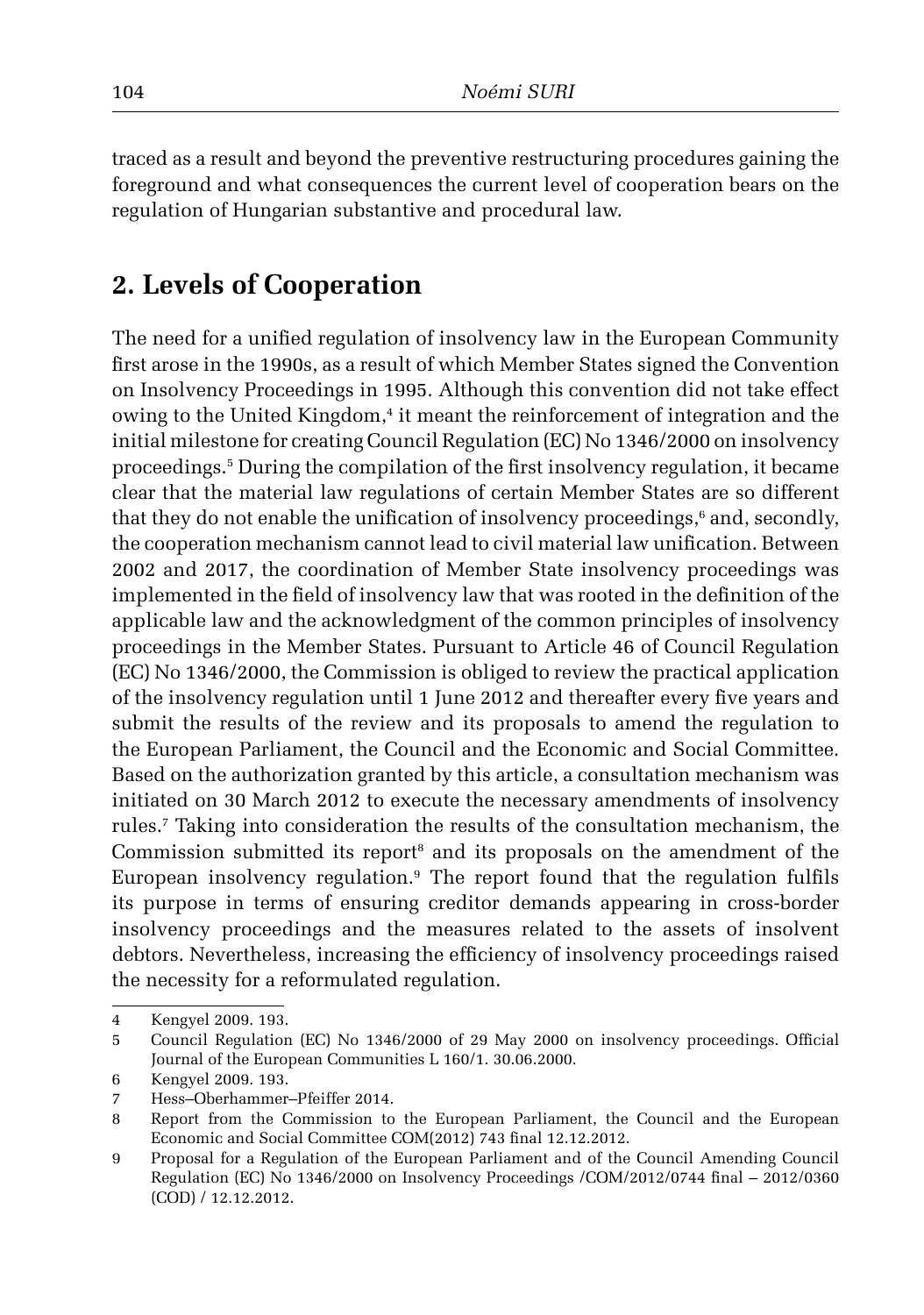Besides the applicable law and the rules of acknowledging the insolvency proceedings of Members States, the revamped insolvency regulation published in the Official Journal of the European Union on 5 June 201510 also realized a deeper level of cooperation in the following areas: 1. The exact definition of the material scope of the new regulation: the material scope of the new EU Insolvency Regulation does not include only insolvency proceedings aimed at the actual insolvency of a debtor but so-called proceedings treating imminent insolvency. 2. The further clarification of the connecting factor pertaining to the jurisdiction governing the main insolvency proceeding: definition of the debtor's centre of main interest.<sup>11</sup> 3. A supplemented system of rules on jurisdiction: Article 4(1) of the regulation sets forth the court's obligation of examining ex officio its jurisdiction and naming the grounds for jurisdiction in the resolution to open an insolvency proceeding; the active involvement of creditors in the definition of the jurisdiction of an authority;<sup>12</sup> integrating the jurisdiction rules pertaining to claims closely related to and derived from insolvency proceedings into the regulation. 4. Placing limitations on the opening of secondary insolvency proceedings. 5. Creating insolvency records. 6. Unified EU-level treatment of insolvency cases concerning groups of companies or certain members of a group. When drawing up the balance on the regulations applicable from 26 June 2017, it can be stated that the primary aim of the revamped insolvency regulation is still the coordination of insolvency proceedings among Member States through procedural law tools and institutions. In spite of the regulation, the further reinforcement of the procedural law regulation forming the base of judicial cooperation did not lead to the unification of the rules of either the civil material laws or the procedural laws of Member States. At the same time, in my opinion, limiting the opening of secondary insolvency proceedings can be viewed as the first step of intervening in Member State procedural law regulations.<sup>13</sup>

<sup>10</sup> Regulation (EU) 2015/848 of the European Parliament and of the Council of 20 May 2015 on insolvency proceedings. Official Journal of the European Union L 141/19. 05.06.2016.

<sup>11</sup> According to Article 3, paragraph (1): 'The centre of main interests shall be the place where the debtor conducts the administration of its interests on a regular basis and which is ascertainable by third parties. […] In the case of a company or legal person, the place of the registered office shall be presumed to be the centre of its main interests in the absence of proof to the contrary. […] In the case of an individual exercising an independent business or professional activity, the centre of main interests shall be presumed to be that individual's principal place of business in the absence of proof to the contrary. […] In the case of any other individual, the centre of main interests shall be presumed to be the place of the individual's habitual residence in the absence of proof to the contrary.'

<sup>12</sup> If the circumstances of a given case question the jurisdiction of the court, beyond the court calling on the debtor to submit evidence in support of their statements, the debtors must be provided with the opportunity to elaborate their standpoint about jurisdiction pursuant to paragraph (32) of the Preamble.

<sup>13</sup> See i) determining the persons entitled to initiate secondary proceedings [Article 37 paragraph (1)]; ii) fixing the time limit for opening secondary insolvency proceedings [Article 37 paragraph (2)]; iii) the possibility of suspending the opening of secondary proceedings [Article 38 paragraph (3)].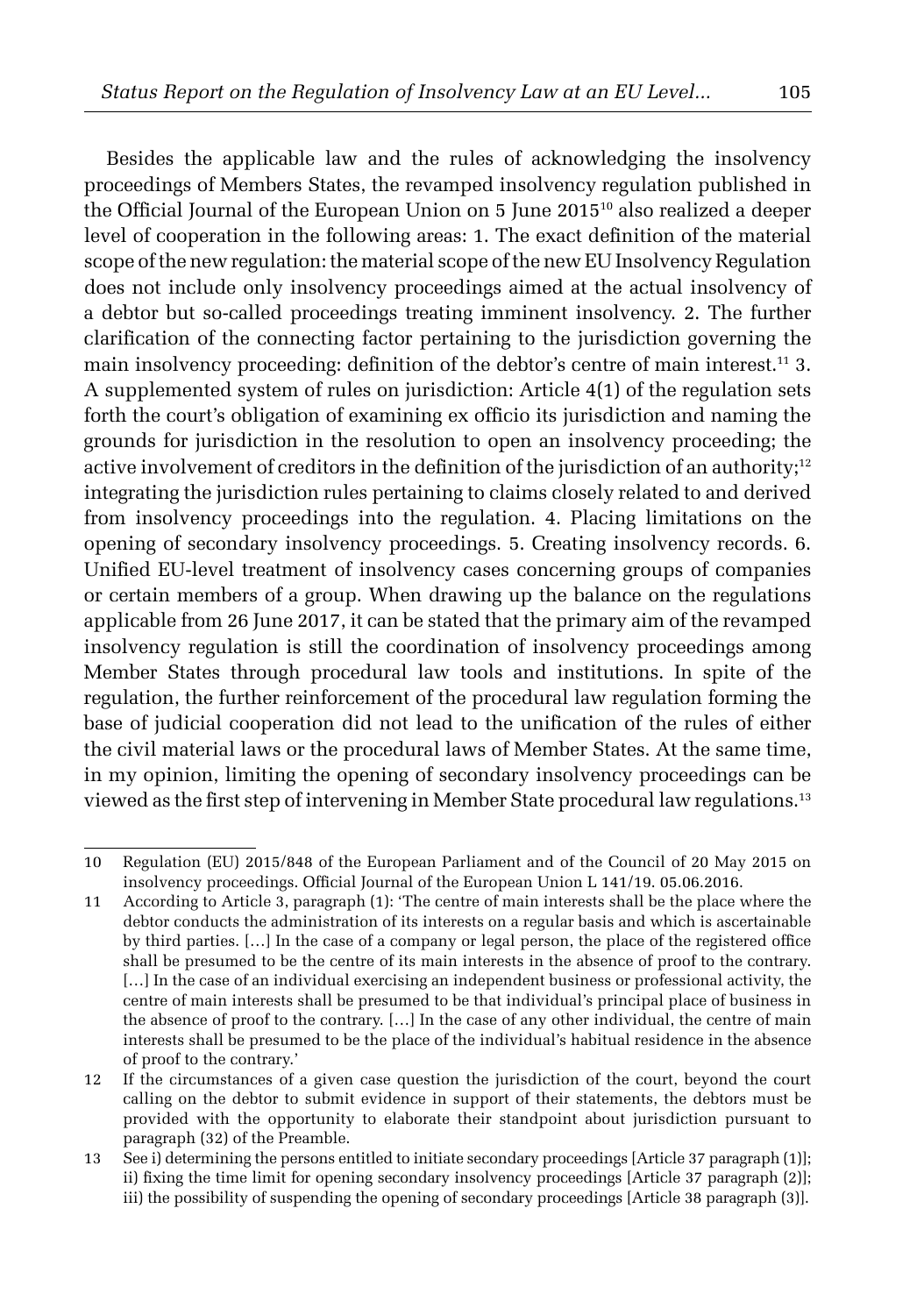The Commission Recommendation (No 2014/135/EU) on the new approach to business failure and insolvency was published in the Official Journal of the European Union on 14 March 2014. 14 The *Entrepreneurship 2020 Action Plan*<sup>15</sup> formed the preamble of the recommendation and was approved on 9 January 2013, where the Member States were invited to reduce the discharge time and debt settlement for honest entrepreneurs after bankruptcy to a maximum of three years by 2013 and to continue offering support services to businesses for early restructuring. Although a recommendation as a European Union legal source does not have a legally binding effect,<sup>16</sup> it still foreshadows the future legislative policy of the Commission. In my view, based on the action plan, it was clear already in 2013 that besides the Commission's legislative direction switching from insolvency proceedings aimed at liquidation to preventive restructuring<sup>17</sup> and beyond the previous procedural law of harmonization, it was also pointed into the direction of material law harmonization. Although the recommendation about a new approach to business failure and insolvency promoted the strengthening of the level of mostly procedural law cooperation through the harmonization of other procedural law institutions, as set forth in Council Regulation (EC) No 1346/2000, the implementation of the proposals in the recommendation implied the necessity of fine-tuning and amending the civil material law legislation of Member States. The focal point of the recommendation was establishing and ensuring the framework for preventive restructurings and the provision of a so-called 'second chance' for entrepreneurs. In my view, the time limit for the rescue built in the 'second chance' element can be considered as the harmonization of material law regulations.

The Preventive Restructuring and Insolvency Directive constituted another stage of judicial cooperation in insolvency law. 18 Preamble paragraphs (12) and (13) of the Restructuring and Insolvency Directive defined the relation of the new insolvency regulation to the directive. The directive does not affect the scope of the regulation; it stipulates that by overriding the preventive proceedings under the scope of the regulation (which reinforces the rescuing of economically viable debtors and entrepreneurs and constitutes procedures discharging the debt of other natural persons), it prescribes the implementation of restructuring procedures which in effect fall under the scope of Member State material law. Preamble paragraph (12) of the Restructuring and Insolvency Directive openly sets forth that while the new insolvency regulation is aimed at settling crossborder situations, the directive intends to foster the unified treatment of clearly domestic insolvency cases by prescribing minimum standards. The obligations

<sup>14</sup> COM(2014) 1500 final, 12.03.2014.

<sup>15</sup> COM(2012) 795 final, 09.01.2013.

<sup>16</sup> Harsági 2009. 42.

<sup>17</sup> Nagy 2018. 12.

<sup>18</sup> Official Journal of the European Union L 172/18, 26.06.2019.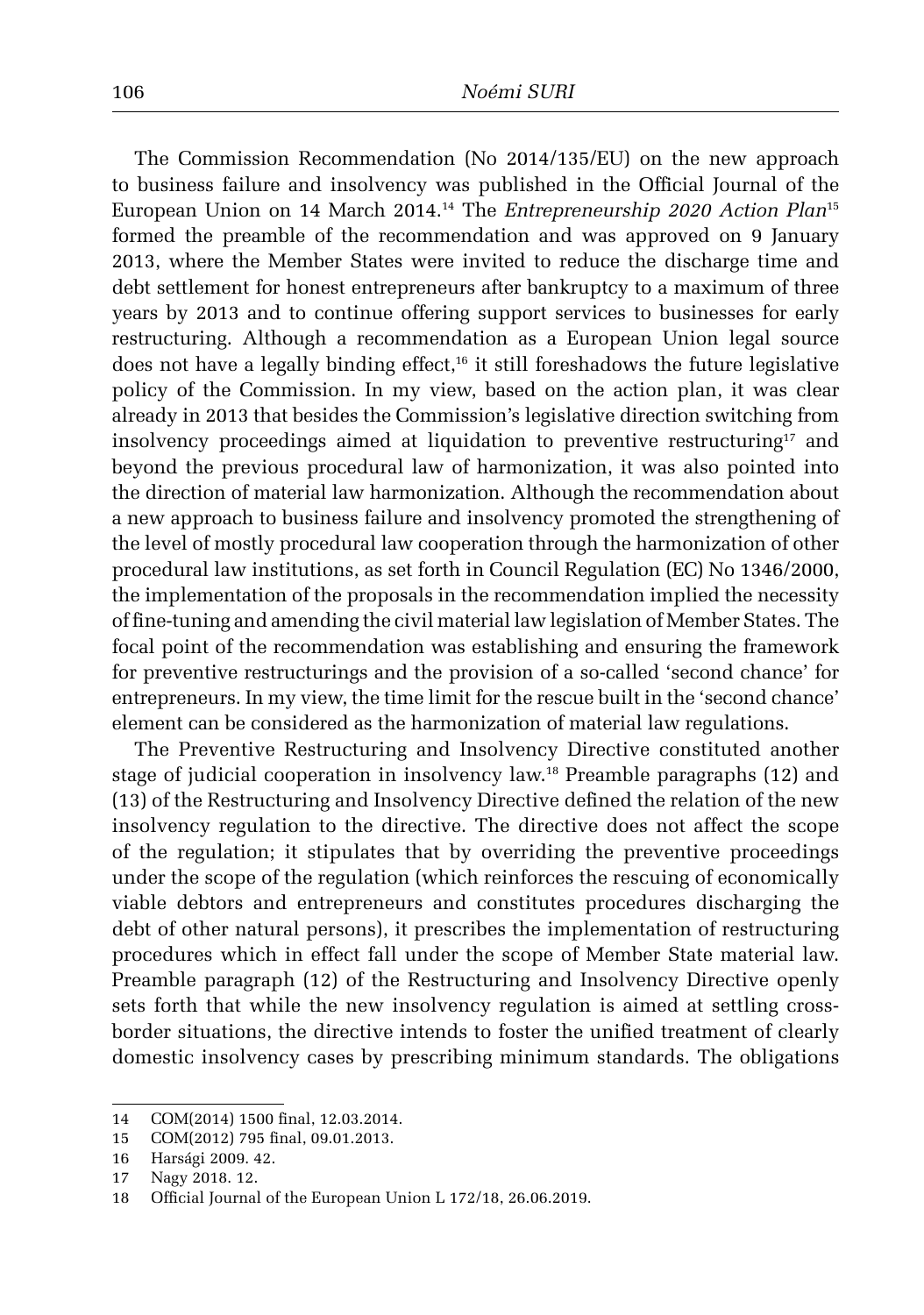formulated in the directive will give rise to legislative and legal amendment obligations for the Member States upon the deadline expiring on 17 July 2021 in three areas: 1. implementing and providing preventive restructuring frameworks for debtors struggling with financial difficulties to prevent insolvency and ensuring the viability of the debtor in the event of imminent insolvency; 2. the harmonization of procedures leading to the discharge of the insolvent entrepreneur's debt; 3. establishing measures aimed at increasing the efficiency of restructuring, insolvency proceedings as well as the discharge of debts. The question arises in me as to whether the so-called minimum standards laid down in the directive truly result in appropriate legal harmonization at the level of legislative acts (directives).

## **3. Interpretative Complications regarding the Concepts of Likelihood of Insolvency, Imminent Insolvency, and an Undertaking in Difficulty**

By reviewing the European Union legislative actions primarily dominant in the field of insolvency law and the definitions therein, it can be stated that just as insolvency proceedings do not have a single autonomous definition independent of national laws, so the definition of imminent insolvency was not constituted at an EU level either. Although the strengthening of cooperation is carried out through the harmonization of the material law provisions pertaining to reorganization proceedings, the likelihood of insolvency, imminent insolvency, and an undertaking in difficulty are concepts posing interpretative difficulties.

Both the new insolvency regulations<sup>19</sup> and the Restructuring and Insolvency Directive set forth Member States' domestic law as being the one governing the interpretation of insolvency proceeding and the likelihood of insolvency.

The Commission published its guidelines on state aid for rescuing and restructuring non-financial undertakings in difficulty on 31 July 2014,<sup>20</sup> in which it provided a detailed definition of the concept of an 'undertaking in difficulty'. Highlighting the core of the definition, '[...] an undertaking is considered to be in difficulty when, without intervention by the State, it will almost certainly be condemned to going out of business in the short or medium term'. 21 The guidelines provide an exhaustive definition of the conditions that must arise in a business for it to be listed under the term of an undertaking in difficulty. Nevertheless, the need for an interpretation of this notion was raised in front of the Court of Justice of the European Union.

<sup>19</sup> See Article 2, paragraph (2).

<sup>20</sup> Official Journal of the European Union 31.07.2014 – C 249/01.

<sup>21</sup> Point 20 of the 2014 guidelines.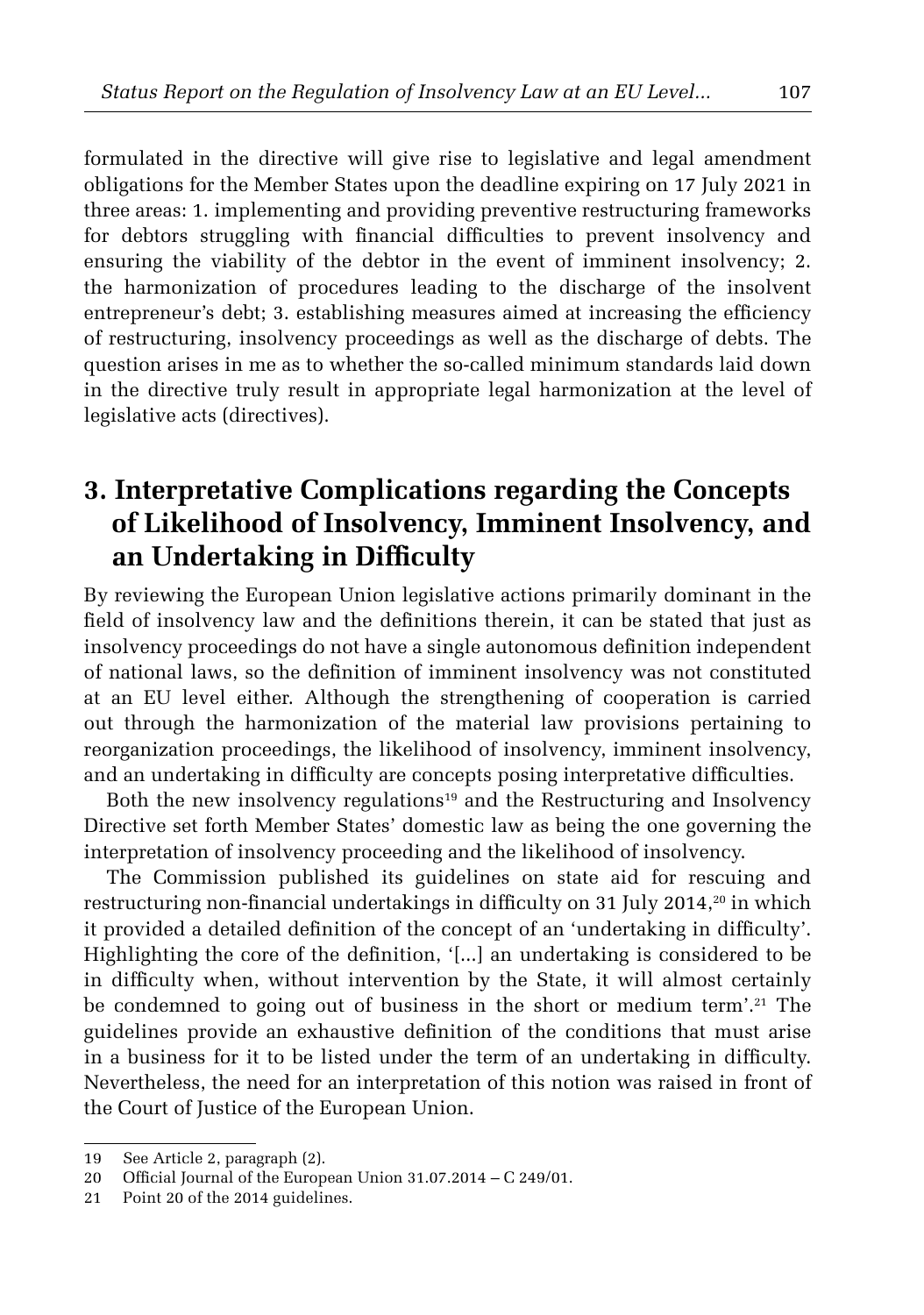The *Tribunale amministrativo regionale per le Marche* (Regional Administrative Court for Le Marche, Italy) submitted a request for preliminary ruling in the ongoing proceeding between Nerea SpA and the Regione Marche with the cooperation of the Banca del Mezzogiorno – Mediocredito Centrale SpA. 22 The request for a preliminary ruling was submitted with regard to the interpretation of Article 1, Section (7) c) of Commission Regulation (EC) No 800/200823 on declaring certain categories of aid compatible with the common market in application of articles 87 and 88 of the Treaty on the Functioning of the European Union. In the procedure for a preliminary ruling, the interpretation of the concept of an undertaking in difficulty was of key importance. In the Opinion of the Advocate General published on 5 April 2017, Manuel Campos Sánchez-Bordona pointed out that '[a]t the time when the 2004 Guidelines were adopted, the Commission acknowledged that "there is no Community definition of what constitutes a firm in difficulty". As a result, the conceptual features of that term needed to be set out in a text, for on it depended the application of other provisions of EU law […].'<sup>24</sup> Based on the opinion of the Advocate General, the Commission used ad hoc conceptual constructions in its 2014 Guidelines, which became legally binding criteria constituting a normative concept through Regulation 800/2008, which referenced the guideline and transferred the concept. 25

I believe that based on the findings of the Advocate General in the Nerea SpA v Regione Marche case, it can be clearly stated that the concept of an undertaking in difficulty is an autonomous EU concept independent of Member State laws, which can form the basis of interpretation for the terms of likelihood of insolvency and imminent insolvency applied in prevailing regulations and guidelines. This is because the conceptualization of these concepts has not yet happened not only at the European Union level but also at a national level in many Member States, including Hungary.

### **4. The Impact of Strengthening Cooperation in Hungarian Substantive and Procedural Law**

Hungarian legislation complied with the content of the 2014 Commission Recommendation on a new approach to business failure and insolvency by drafting Act No CV of 2015 on the debt settlement of natural persons (the Debt

<sup>22</sup> *Nerea SpA* v *Regione Marche*, Case *C*-*245/16.*

<sup>23</sup> Official Journal of the European Union 09.08.2008 – L 214/3.

<sup>24</sup> *Nerea SpA* v *Regione Marche*, Case *C*-*245/16 –* the Opinion of the Advocate General, point 45.

<sup>25</sup> It is important to highlight point 50 of the opinion submitted by the Advocate General, which calls the attention to the fact that 'the definition of "undertakings in difficulty" adopted by Regulation No 800/2008 is not exactly the same as that adopted by the Commission in the 2004 Guidelines but rather [...] a *simplified* version thereof'.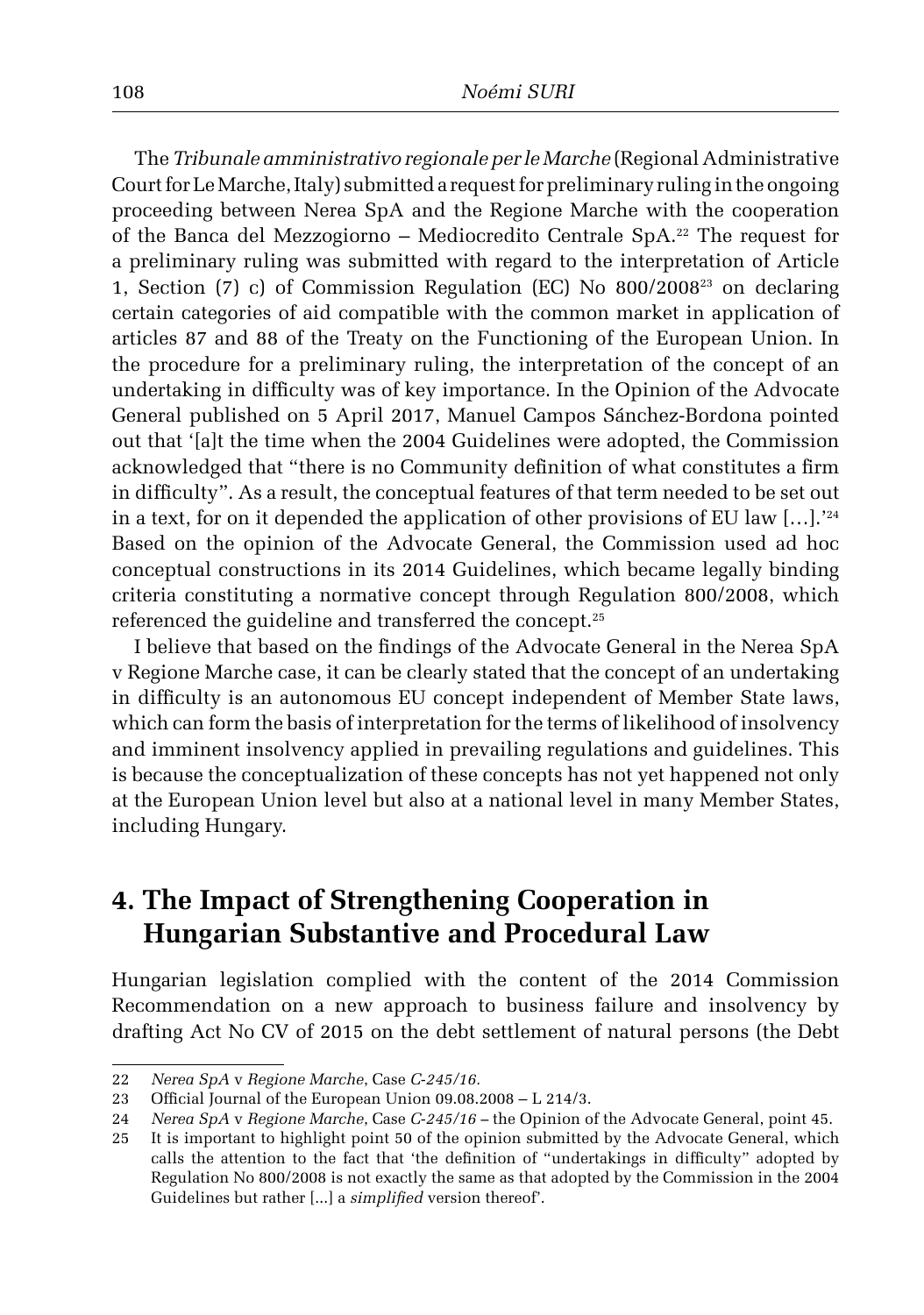Settlement Act). 26 Personal bankruptcy is a legal institution helping indebted private individuals to get out of the debt trap with the primary aim of restoring the solvency of the debtor through the harmonization of the debtor's and their creditors' interests. The Act allows for gaining private bankruptcy protection in a non-litigious civil proceeding at court or in an extrajudicial procedure.

Pursuant to Article 34 of the Restructuring and Insolvency Directive, Member States have until 21 July 2021 to ratify and publish the laws and make any necessary law amendments which provide adequate restructuring frameworks for debtors in financially difficult positions and grant a second chance for insolvent or excessively indebted yet honest undertakings.

Based on prevailing regulations, in Hungary, business entities may receive a payment moratorium based on Act XLIX of 1991 on bankruptcy and liquidation proceedings (Bankruptcy Act), whereas private individuals may be granted a moratorium pursuant to the Debt Settlement Act. The personal scope of the directive does not extend to insurance companies, credit institutions, investment undertakings or collective investment forms, other financial institutions and organizations, public law bodies established in conjunction with national law, and natural persons who are consumers. By extending the personal scope of the Debt Settlement Act, Zoltán Fabók would make it possible to apply 'private bankruptcy' to a wider scope,<sup>27</sup> whereas Adrienn Nagy sees the possibility of implementing the obligations set out in the directive in the further development of the rules pertaining to bankruptcy proceedings. 28 Supporting Adrienn Nagy's viewpoint, I believe the amendment and further development of the rules in the Bankruptcy Act<sup>29</sup> would make it possible to execute the provisions of the regulations the most effectively. In my view, by considering the primary goal of the Debt Settlement Act – i.e. providing private bankruptcy solutions for consumers –, the institution and the established procedures are not suitable for rescuing businesses in financial difficulties, and the extension of the personal scope of the act would only result in the institution of private bankruptcy becoming emptied out.

The Hungarian legislator is in a long delay with providing a definition for the concept of a situation threatening with imminent insolvency. Based on Zoltán Fazakas's approach, sections 27 (2) and 33/A (3) of the Bankruptcy Act do formally define the case of imminent insolvency, but do not do so in effect

<sup>26</sup> The Debt Settlement Act § 106/A determines which source of EU law the legislation serves to comply with. The Act does not refer in this respect to the 2014 Commission Recommendation. Thus, the question may also arise as to whether the debt settlement of natural persons and business failure and insolvency are indeed the same platform.

<sup>27</sup> Fabók 2016.

<sup>28</sup> Nagy 2018. 30.

<sup>29</sup> Nagy 2018. 31–32.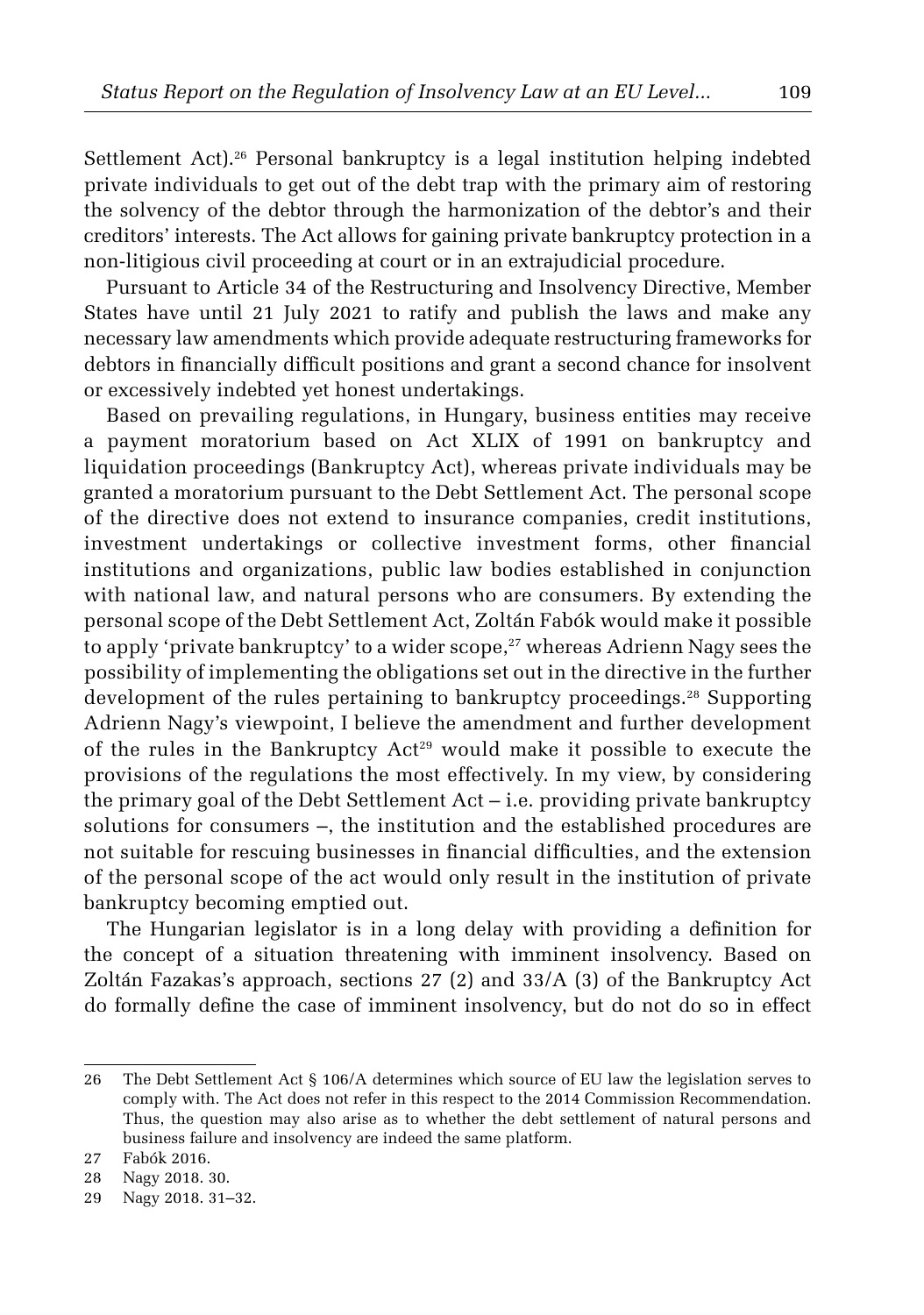or in a correct way. <sup>30</sup> Based on Section 33A (3) of the Bankruptcy Act, 'the onset of a position threatening with imminent insolvency is the time from which the leaders of the economic operator could have or should have foreseen, as it is to be expected from persons in such positions, that the economic operator will not be capable of fulfilling its liabilities when they become due'. Therefore, it can be observed that if the formal conditions set out in the Bankruptcy Act exist and there is provided proof of them, the court rules for insolvency. 31 In agreement with Fazakas's approach, this definition '[...] may only provide a good starting point for the court proceeding to define the time aspect at most, but it is unable to grasp the essence of the threat'. 32

In my view, during the implementation of the transposition obligations set forth by the directive, the Hungarian legislator must first establish the preventive restructuring framework for economic entities in financial difficulties by transforming the concept of imminent insolvency. Besides compiling a comprehensive concept, I find it worth considering the concept of an undertaking in difficulty as defined in the 2014 Guidelines of the Commission, which differentiate among the various company forms when defining the aspects of determining a 'difficult position'.

#### **References**

- FABÓK, Z. 2016. A Bizottság irányelv-tervezete az anyagi fizetésképtelenségi jog részleges harmonizációjáról. *JTI Blog* 24.11.2016. https://jog.tk.mta.hu/ blog/2016/11/a-bizottsag-iranyelv-tervezete (accessed on: 21.04.2021).
- FAZAKAS, Z. 2020. A fizetésképtelenséggel fenyegető helyzet fogalmi bizonytalanságából fakadó egyes kérdések és alkotmányos aggályok. In: *Innovatív magánjogi megoldások a társadalmi-gazdasági haladás szolgálatában*. Szeged.
- HARSÁGI, V. 2009. Az európai polgári eljárásjog forrásai. In: *Európai polgári eljárásjog*. Budapest.
- HESS, B.–OBERHAMMER, P.–PFEIFFER, T. 2014. *External Evaluation of Regulation N° 1346/2000/EC on Insolvency Proceedings*. https://op.europa. eu/s/pnrc (accessed on: 21.04.2021).
- JAUFER, C. 2017. Konzerninsolvenz nach der EuInsVO 2015. In: *Grenzüberschreitende Insolvenzen im europäischen Binnenmarkt. Die neue EU-Insolvenzverordnung*. Vienna.

<sup>30</sup> Fazakas 2020. 98.

<sup>31</sup> Miskolczi-Bodnár–Török 2002. 134.

<sup>32</sup> Fazakas 2020. 98.